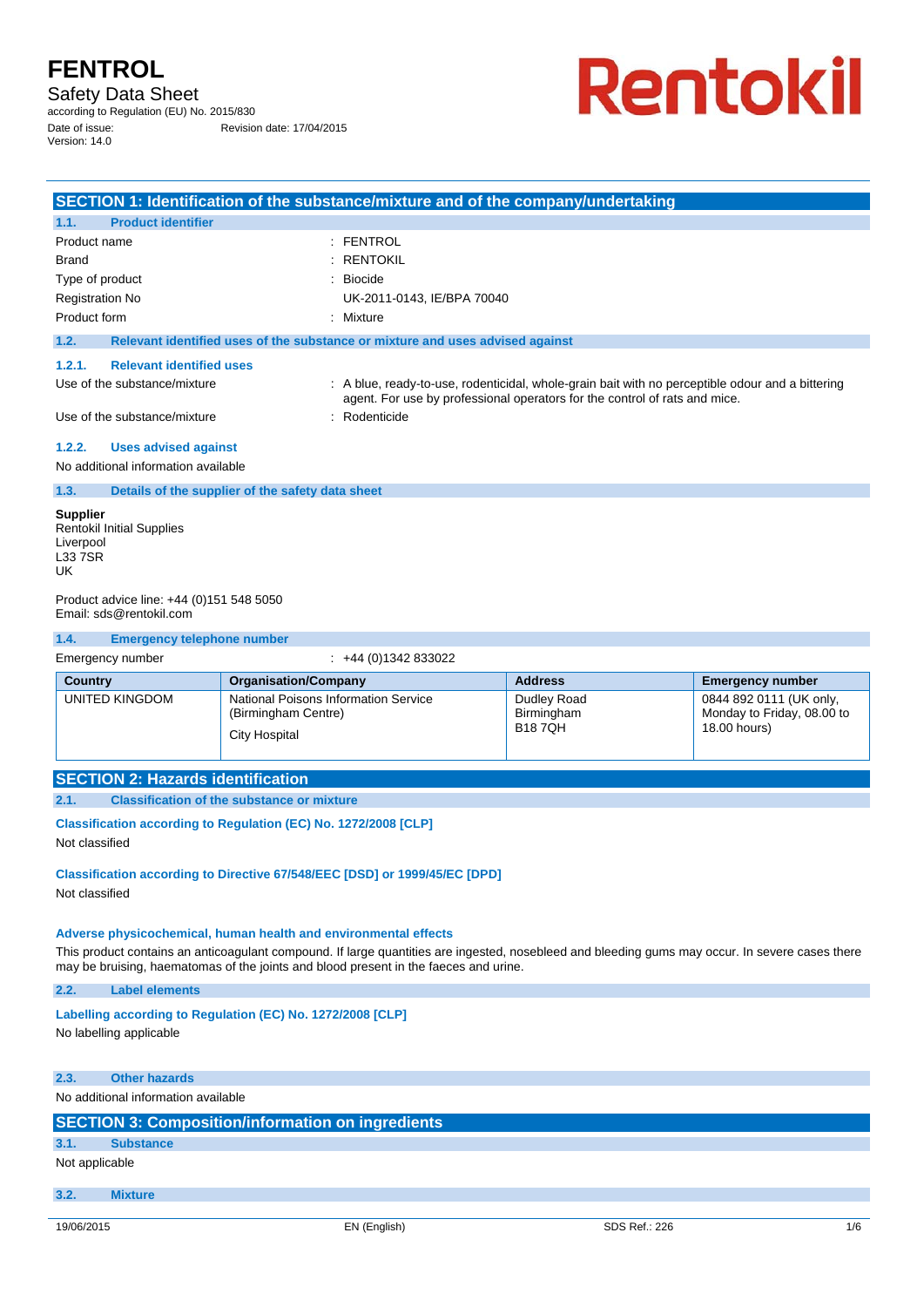### Safety Data Sheet

according to Regulation (EU) No. 2015/830

| <b>Name</b> | <b>Product identifier</b>                                              | $\frac{9}{6}$ | <b>Classification according to</b><br>Directive 67/548/EEC                                                                                                                              |
|-------------|------------------------------------------------------------------------|---------------|-----------------------------------------------------------------------------------------------------------------------------------------------------------------------------------------|
| Difenacoum  | (CAS No) 56073-07-5<br>(EC no) 259-978-4<br>(EC index no) 607-157-00-X | 0.005         | N: R50/53<br>T+: R26/27/28<br>T: R48/23/24/25                                                                                                                                           |
| <b>Name</b> | <b>Product identifier</b>                                              | $\frac{9}{6}$ | <b>Classification according to</b><br><b>Regulation (EC) No.</b><br>1272/2008 [CLP]                                                                                                     |
| Difenacoum  | (CAS No) 56073-07-5<br>(EC no) 259-978-4<br>(EC index no) 607-157-00-X | 0.005         | Acute Tox. 1 (Oral), H300<br>Acute Tox. 2 (Dermal), H310<br>Acute Tox. 1 (Inhalation:dust, mist),<br>H330<br>STOT RE 1, H372<br>Aquatic Acute 1, H400 (M=10)<br>Aquatic Chronic 1, H410 |

#### Full text of R- and H-statements: see section 16

| <b>SECTION 4: First aid measures</b>                                         |                                                                                                                                                                      |                      |
|------------------------------------------------------------------------------|----------------------------------------------------------------------------------------------------------------------------------------------------------------------|----------------------|
| 4.1.<br><b>Description of first aid measures</b>                             |                                                                                                                                                                      |                      |
| First-aid measures general                                                   | : Never give anything by mouth to an unconscious person. If you feel unwell, seek medical<br>advice (show the label where possible).                                 |                      |
| First-aid measures after inhalation                                          | Allow breathing of fresh air. Allow the victim to rest.                                                                                                              |                      |
| First-aid measures after skin contact                                        | Remove affected clothing and wash all exposed skin area with mild soap and water, followed<br>by warm water rinse.                                                   |                      |
| First-aid measures after eye contact                                         | Rinse immediately with plenty of water. Obtain medical attention if pain, blinking or redness<br>persist.                                                            |                      |
| First-aid measures after ingestion                                           | Rinse mouth. Do NOT induce vomiting. Obtain emergency medical attention.                                                                                             |                      |
| 4.2.<br>Most important symptoms and effects, both acute and delayed          |                                                                                                                                                                      |                      |
| Symptoms/injuries                                                            | : Not expected to present a significant hazard under anticipated conditions of normal use. If you<br>feel unwell, seek medical advice.                               |                      |
| 4.3.                                                                         | Indication of any immediate medical attention and special treatment needed                                                                                           |                      |
| Phytomenadione Vitamin K1 is antidotal.                                      |                                                                                                                                                                      |                      |
| <b>SECTION 5: Firefighting measures</b>                                      |                                                                                                                                                                      |                      |
| 5.1.<br><b>Extinguishing media</b>                                           |                                                                                                                                                                      |                      |
| Suitable extinguishing media                                                 | Foam. Dry powder. Carbon dioxide. Water spray. Sand.                                                                                                                 |                      |
| Unsuitable extinguishing media                                               | Do not use a heavy water stream.                                                                                                                                     |                      |
| 5.2.<br>Special hazards arising from the substance or mixture                |                                                                                                                                                                      |                      |
| Explosion hazard                                                             | : Product is not explosive.                                                                                                                                          |                      |
| Reactivity in case of fire                                                   | : On burning release of harmful/irritant gases/vapours e.g.: (carbon monoxide - carbon dioxide).<br>and: formation of small quantities of (acrolein, formaldehyde).  |                      |
| Hazardous decomposition products in case of<br>fire                          | : On burning: release of harmful/irritant gases/vapours.                                                                                                             |                      |
| 5.3.<br><b>Advice for firefighters</b>                                       |                                                                                                                                                                      |                      |
| Firefighting instructions                                                    | : Use water spray or fog for cooling exposed containers. Exercise caution when fighting any<br>chemical fire. Prevent fire-fighting water from entering environment. |                      |
| Protection during firefighting                                               | Do not enter fire area without proper protective equipment, including respiratory protection.                                                                        |                      |
| <b>SECTION 6: Accidental release measures</b>                                |                                                                                                                                                                      |                      |
| 6.1.<br>Personal precautions, protective equipment and emergency procedures  |                                                                                                                                                                      |                      |
| 6.1.1.<br>For non-emergency personnel                                        |                                                                                                                                                                      |                      |
| <b>Emergency procedures</b>                                                  | : Evacuate unnecessary personnel.                                                                                                                                    |                      |
|                                                                              |                                                                                                                                                                      |                      |
| 6.1.2.<br>For emergency responders                                           |                                                                                                                                                                      |                      |
| Protective equipment                                                         | Equip cleanup crew with proper protection.                                                                                                                           |                      |
| Emergency procedures                                                         | Ventilate area.                                                                                                                                                      |                      |
| <b>Environmental precautions</b><br>6.2.                                     |                                                                                                                                                                      |                      |
| Avoid release to the environment. Prevent entry to sewers and public waters. |                                                                                                                                                                      |                      |
| 6.3.<br>Methods and material for containment and cleaning up                 |                                                                                                                                                                      |                      |
| Methods for cleaning up                                                      | : On land, sweep or shovel into suitable containers. Store away from other materials.                                                                                |                      |
| 6.4.<br><b>Reference to other sections</b>                                   |                                                                                                                                                                      |                      |
| See Heading 8. Exposure controls/personal protection.                        |                                                                                                                                                                      |                      |
| 19/06/2015                                                                   | EN (English)                                                                                                                                                         | SDS Ref.: 226<br>2/6 |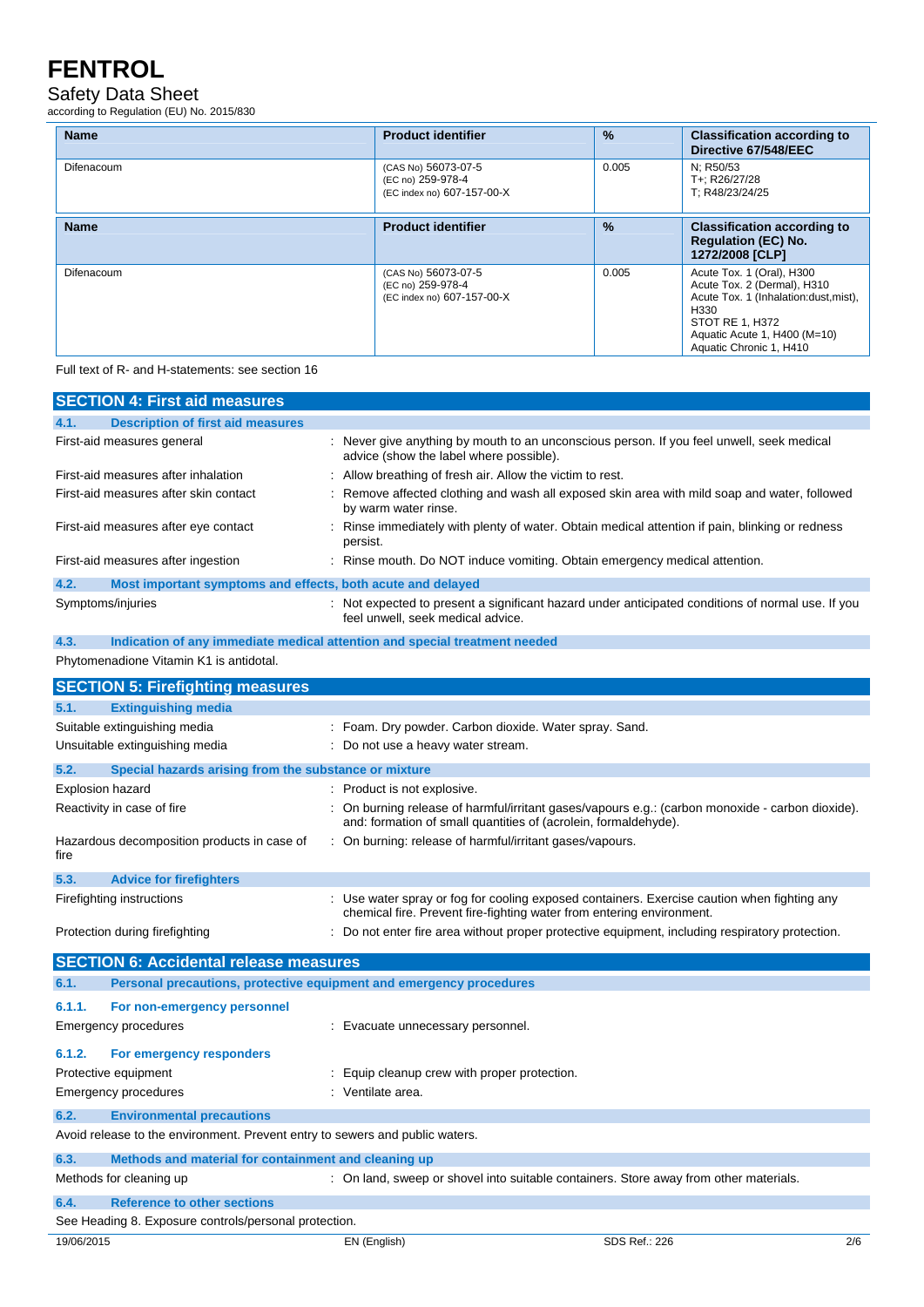### Safety Data Sheet

| according to Regulation (EU) No. 2015/830                            |                                                                                                                                                                                                      |  |  |
|----------------------------------------------------------------------|------------------------------------------------------------------------------------------------------------------------------------------------------------------------------------------------------|--|--|
| <b>SECTION 7: Handling and storage</b>                               |                                                                                                                                                                                                      |  |  |
| <b>Precautions for safe handling</b><br>7.1.                         |                                                                                                                                                                                                      |  |  |
| Precautions for safe handling                                        | Wash hands and other exposed areas with mild soap and water before eating, drinking or<br>smoking and when leaving work. Provide good ventilation in process area to prevent formation<br>of vapour. |  |  |
| Conditions for safe storage, including any incompatibilities<br>7.2. |                                                                                                                                                                                                      |  |  |
| Storage conditions                                                   | : Keep only in the original container in a cool well ventilated place. Keep container closed when<br>not in use. Keep out of reach of children.                                                      |  |  |
| Incompatible products<br>Incompatible materials                      | Strong bases. Strong acids.<br>Sources of ignition. Direct sunlight.                                                                                                                                 |  |  |
| 7.3.<br><b>Specific end use(s)</b>                                   |                                                                                                                                                                                                      |  |  |
| Rodenticide.                                                         |                                                                                                                                                                                                      |  |  |
| <b>SECTION 8: Exposure controls/personal protection</b>              |                                                                                                                                                                                                      |  |  |
| 8.1.<br><b>Control parameters</b>                                    |                                                                                                                                                                                                      |  |  |
| No additional information available                                  |                                                                                                                                                                                                      |  |  |
| 8.2.<br><b>Exposure controls</b>                                     |                                                                                                                                                                                                      |  |  |
| Personal protective equipment                                        | : Avoid all unnecessary exposure.                                                                                                                                                                    |  |  |
| Hand protection                                                      | : Wear protective gloves.                                                                                                                                                                            |  |  |
| Eye protection                                                       | Not required for normal conditions of use.                                                                                                                                                           |  |  |
| Respiratory protection                                               | Not required for normal conditions of use.                                                                                                                                                           |  |  |
| Other information                                                    | : Do not eat, drink or smoke during use.                                                                                                                                                             |  |  |
| <b>SECTION 9: Physical and chemical properties</b>                   |                                                                                                                                                                                                      |  |  |
| 9.1.<br>Information on basic physical and chemical properties        |                                                                                                                                                                                                      |  |  |
| Physical state                                                       | Solid                                                                                                                                                                                                |  |  |
| Colour                                                               | Blue.                                                                                                                                                                                                |  |  |
| Odour                                                                | Odourless.                                                                                                                                                                                           |  |  |
| Odour threshold                                                      | No data available                                                                                                                                                                                    |  |  |
| рH                                                                   | No data available                                                                                                                                                                                    |  |  |
| Relative evaporation rate (butylacetate=1)                           | No data available                                                                                                                                                                                    |  |  |
| Melting point                                                        | : No data available                                                                                                                                                                                  |  |  |
| Freezing point                                                       | No data available                                                                                                                                                                                    |  |  |
| Boiling point                                                        | No data available                                                                                                                                                                                    |  |  |
| Flash point                                                          | No data available                                                                                                                                                                                    |  |  |
| Auto-ignition temperature                                            | No data available                                                                                                                                                                                    |  |  |
| Decomposition temperature                                            | No data available                                                                                                                                                                                    |  |  |
| Flammability (solid, gas)                                            | Non flammable                                                                                                                                                                                        |  |  |
| Vapour pressure                                                      | No data available                                                                                                                                                                                    |  |  |
| Relative vapour density at 20 °C                                     | No data available                                                                                                                                                                                    |  |  |
| Relative density                                                     | No data available                                                                                                                                                                                    |  |  |
| Solubility                                                           | No data available                                                                                                                                                                                    |  |  |
| Log Pow                                                              | No data available                                                                                                                                                                                    |  |  |
| Viscosity, kinematic                                                 | No data available                                                                                                                                                                                    |  |  |
| Viscosity, dynamic                                                   | No data available                                                                                                                                                                                    |  |  |
| <b>Explosive properties</b>                                          | No data available                                                                                                                                                                                    |  |  |
| Oxidising properties                                                 | No data available                                                                                                                                                                                    |  |  |
| <b>Explosive limits</b>                                              | No data available                                                                                                                                                                                    |  |  |
| <b>Other information</b><br>9.2.                                     |                                                                                                                                                                                                      |  |  |
| No additional information available                                  |                                                                                                                                                                                                      |  |  |
| <b>SECTION 10: Stability and reactivity</b>                          |                                                                                                                                                                                                      |  |  |

**10.1. Reactivity** 

This product is stable under normal conditions of handling and use.

#### **10.2. Chemical stability**

This product is stable under normal conditions of handling and use.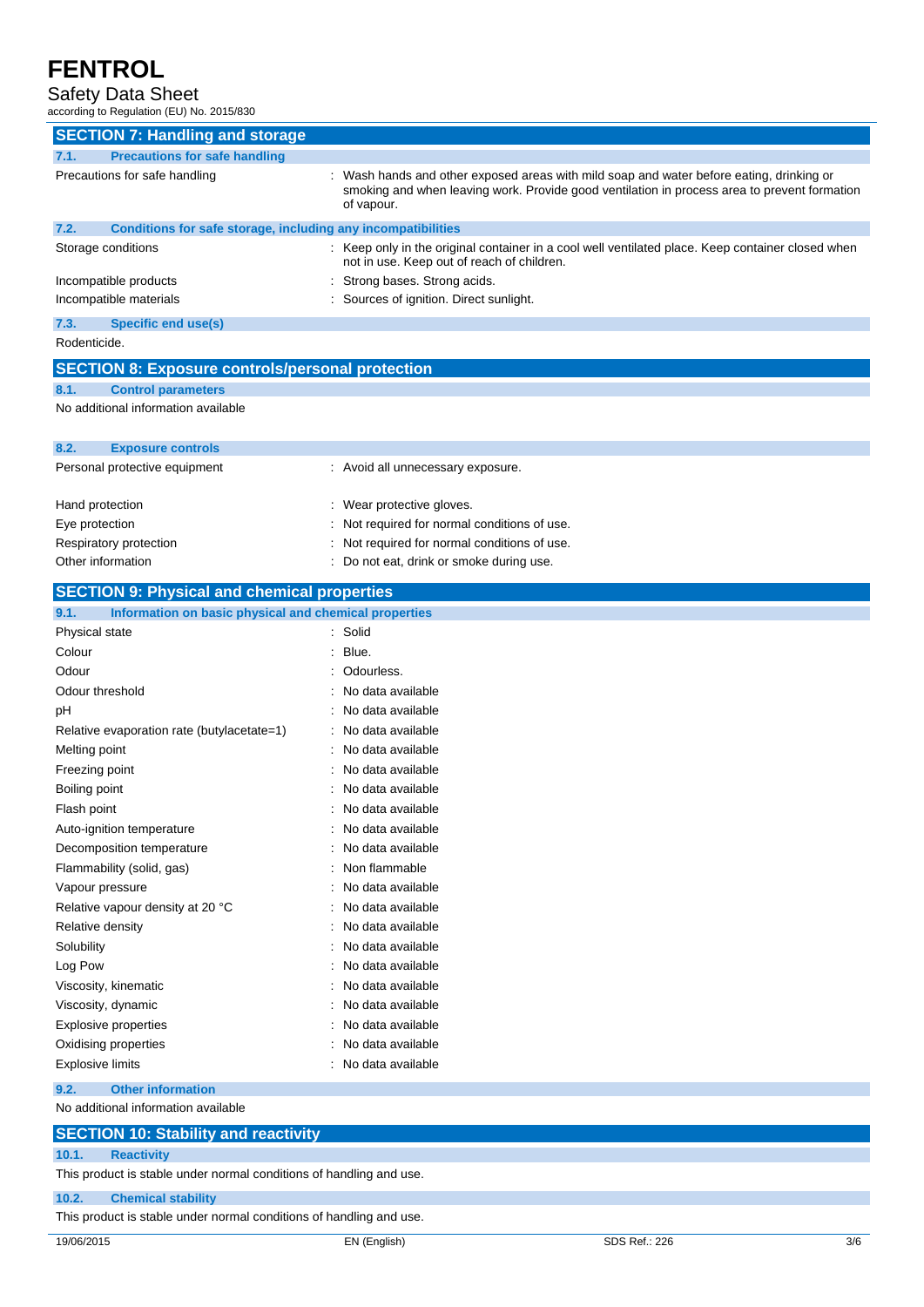### Safety Data Sheet

according to Regulation (EU) No. 2015/830

| iccording to Regulation (LO) No. 2019/030                  |                                                                   |
|------------------------------------------------------------|-------------------------------------------------------------------|
| 10.3.<br><b>Possibility of hazardous reactions</b>         |                                                                   |
| None expected under normal conditions of handling and use. |                                                                   |
| 10.4.<br><b>Conditions to avoid</b>                        |                                                                   |
| Direct sunlight. Extremely high or low temperatures.       |                                                                   |
| 10.5.<br><b>Incompatible materials</b>                     |                                                                   |
| Strong acids. Strong bases.                                |                                                                   |
| <b>Hazardous decomposition products</b><br>10.6.           |                                                                   |
| Fume. Carbon monoxide. Carbon dioxide.                     |                                                                   |
| <b>SECTION 11: Toxicological information</b>               |                                                                   |
| 11.1.<br>Information on toxicological effects              |                                                                   |
| Acute toxicity                                             | : Not classified                                                  |
| <b>FENTROL</b>                                             |                                                                   |
| LD50 oral rat                                              | > 2000 mg/kg                                                      |
| Difenacoum (56073-07-5)                                    |                                                                   |
| LD50 oral rat                                              | $1.8$ mg/kg                                                       |
| LD50 dermal rat                                            | 63 mg/kg                                                          |
| LC50 inhalation rat (mg/l)                                 | 0.00346 - 0.005848 mg/l/4h                                        |
| ATE CLP (oral)                                             | 1.800 mg/kg bodyweight                                            |
| ATE CLP (dermal)                                           | 63.000 mg/kg bodyweight                                           |
| ATE CLP (vapours)                                          | 0.003 mg/l/4h                                                     |
| ATE CLP (dust, mist)                                       | 0.003 mg/l/4h                                                     |
| Skin corrosion/irritation                                  | : Not classified                                                  |
|                                                            | Based on available data, the classification criteria are not met  |
| Serious eye damage/irritation                              | Not classified                                                    |
|                                                            | Based on available data, the classification criteria are not met  |
| Respiratory or skin sensitisation                          | Not classified                                                    |
|                                                            | Based on available data, the classification criteria are not met  |
| Germ cell mutagenicity                                     | Not classified                                                    |
|                                                            | Based on available data, the classification criteria are not met  |
| Carcinogenicity                                            | Not classified                                                    |
|                                                            | Based on available data, the classification criteria are not met  |
| Reproductive toxicity                                      | Not classified                                                    |
|                                                            | Based on available data, the classification criteria are not met  |
| Specific target organ toxicity (single exposure)           | : Not classified                                                  |
|                                                            | Based on available data, the classification criteria are not met  |
| Specific target organ toxicity (repeated                   | Not classified                                                    |
| exposure)                                                  | Based on available data, the classification criteria are not met  |
|                                                            |                                                                   |
| Aspiration hazard                                          | Not classified                                                    |
|                                                            | Based on available data, the classification criteria are not met  |
| Potential adverse human health effects and<br>symptoms     | Based on available data, the classification criteria are not met. |

| <b>SECTION 12: Ecological information</b>     |                            |  |
|-----------------------------------------------|----------------------------|--|
| 12.1.<br><b>Toxicity</b>                      |                            |  |
| Difenacoum (56073-07-5)                       |                            |  |
| LC50 fish 1                                   | $0.064$ mg/l               |  |
| EC50 Daphnia 1                                | $0.52$ ml/l                |  |
|                                               |                            |  |
| 12.2.<br><b>Persistence and degradability</b> |                            |  |
| <b>FENTROL</b>                                |                            |  |
| Persistence and degradability                 | Not readily biodegradable. |  |
| 422<br>Disasoumulative netential              |                            |  |

| 12.3.          | <b>Bioaccumulative potential</b> |                                                |
|----------------|----------------------------------|------------------------------------------------|
| <b>FENTROL</b> |                                  |                                                |
|                | Bioaccumulative potential        | This product is not expected to bioaccumulate. |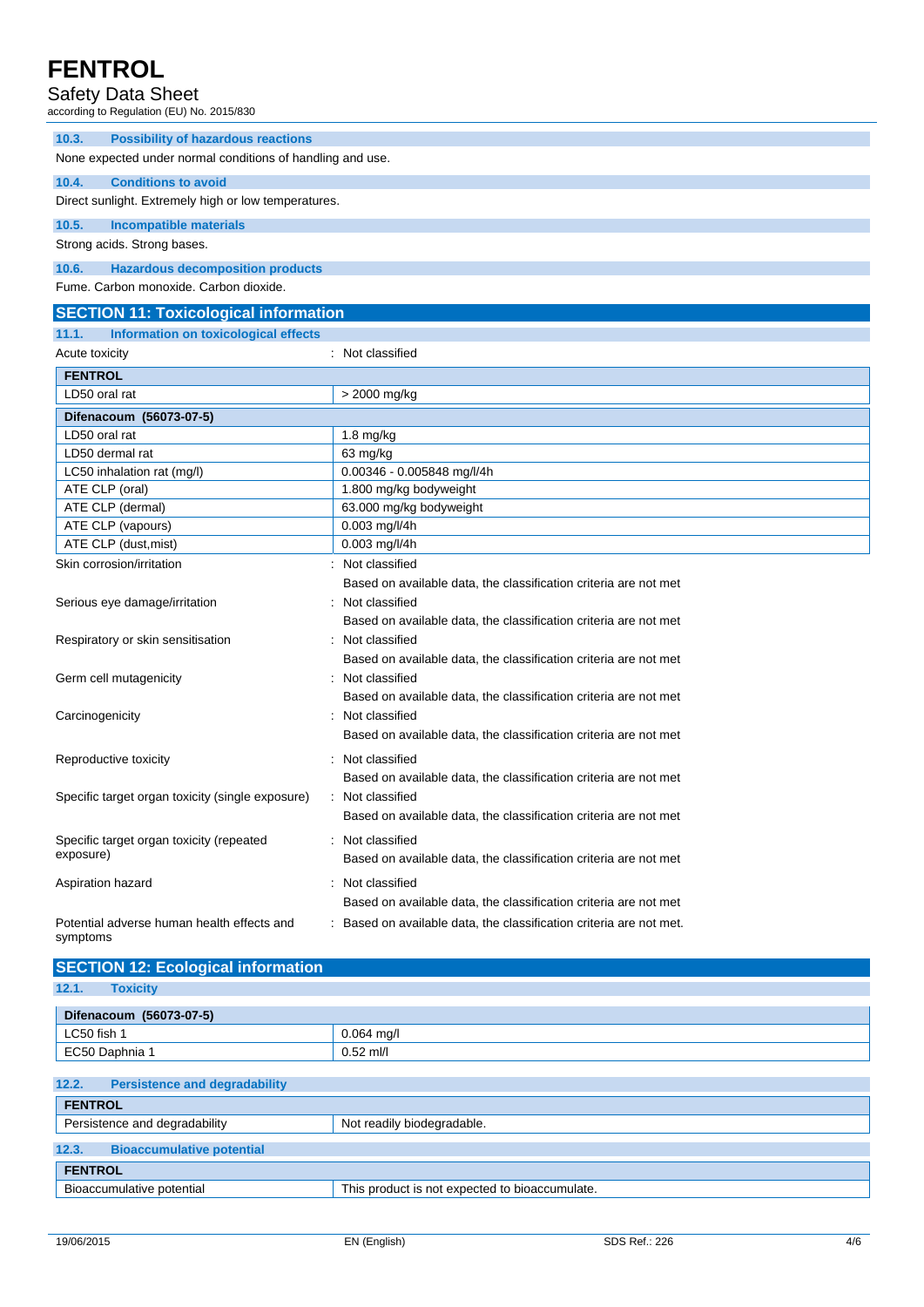### Safety Data Sheet

according to Regulation (EU) No. 2015/830

| 12.4.<br><b>Mobility in soil</b>                                          |                                                                                                          |
|---------------------------------------------------------------------------|----------------------------------------------------------------------------------------------------------|
| No additional information available                                       |                                                                                                          |
| 12.5.<br><b>Results of PBT and vPvB assessment</b>                        |                                                                                                          |
| No additional information available                                       |                                                                                                          |
| 12.6.<br><b>Other adverse effects</b>                                     |                                                                                                          |
| Additional information                                                    | : Avoid release to the environment                                                                       |
| <b>SECTION 13: Disposal considerations</b>                                |                                                                                                          |
| 13.1.<br><b>Waste treatment methods</b>                                   |                                                                                                          |
| Waste disposal recommendations                                            | Dispose in a safe manner in accordance with local/national regulations.                                  |
| Additional information                                                    | Under normal circumstances, waste product / empty containers will be disposed of by Rentokil<br>Initial. |
| Ecology - waste materials                                                 | : Avoid release to the environment.                                                                      |
| <b>SECTION 14: Transport information</b>                                  |                                                                                                          |
| In accordance with ADR / RID / IMDG / IATA / ADN                          |                                                                                                          |
| 14.1.<br><b>UN number</b>                                                 |                                                                                                          |
| Not regulated for transport                                               |                                                                                                          |
| 14.2.<br><b>UN proper shipping name</b>                                   |                                                                                                          |
| Not applicable                                                            |                                                                                                          |
| 14.3.<br><b>Transport hazard class(es)</b>                                |                                                                                                          |
| Not applicable                                                            |                                                                                                          |
| 14.4.<br><b>Packing group</b>                                             |                                                                                                          |
| Not applicable                                                            |                                                                                                          |
| 14.5.<br><b>Environmental hazards</b>                                     |                                                                                                          |
| Dangerous for the environment                                             | No                                                                                                       |
| Marine pollutant                                                          | No                                                                                                       |
| Other information                                                         | No supplementary information available.                                                                  |
| 14.6.<br><b>Special precautions for user</b>                              |                                                                                                          |
| 14.6.1.<br><b>Overland transport</b>                                      |                                                                                                          |
| No additional information available                                       |                                                                                                          |
| 14.6.2.<br><b>Transport by sea</b><br>No additional information available |                                                                                                          |
| 14.6.3.<br>Air transport                                                  |                                                                                                          |
| No additional information available                                       |                                                                                                          |
| 14.6.4.<br><b>Inland waterway transport</b><br>Carriage prohibited (ADN)  | $\therefore$ No                                                                                          |
|                                                                           |                                                                                                          |
| 14.7.                                                                     | Transport in bulk according to Annex II of MARPOL 73/78 and the IBC Code                                 |
| Not applicable                                                            |                                                                                                          |
| <b>SECTION 15: Regulatory information</b>                                 |                                                                                                          |
| 15.1.                                                                     | Safety, health and environmental regulations/legislation specific for the substance or mixture           |
| 15.1.1.<br><b>EU-Regulations</b>                                          |                                                                                                          |
|                                                                           |                                                                                                          |

Contains no substances with Annex XVII restrictions Contains no substance on the REACH candidate list Contains no REACH Annex XIV substances

### **15.1.2. National regulations**

No additional information available

#### **15.2. Chemical safety assessment**

No chemical safety assessment has been carried out

### **SECTION 16: Other information**